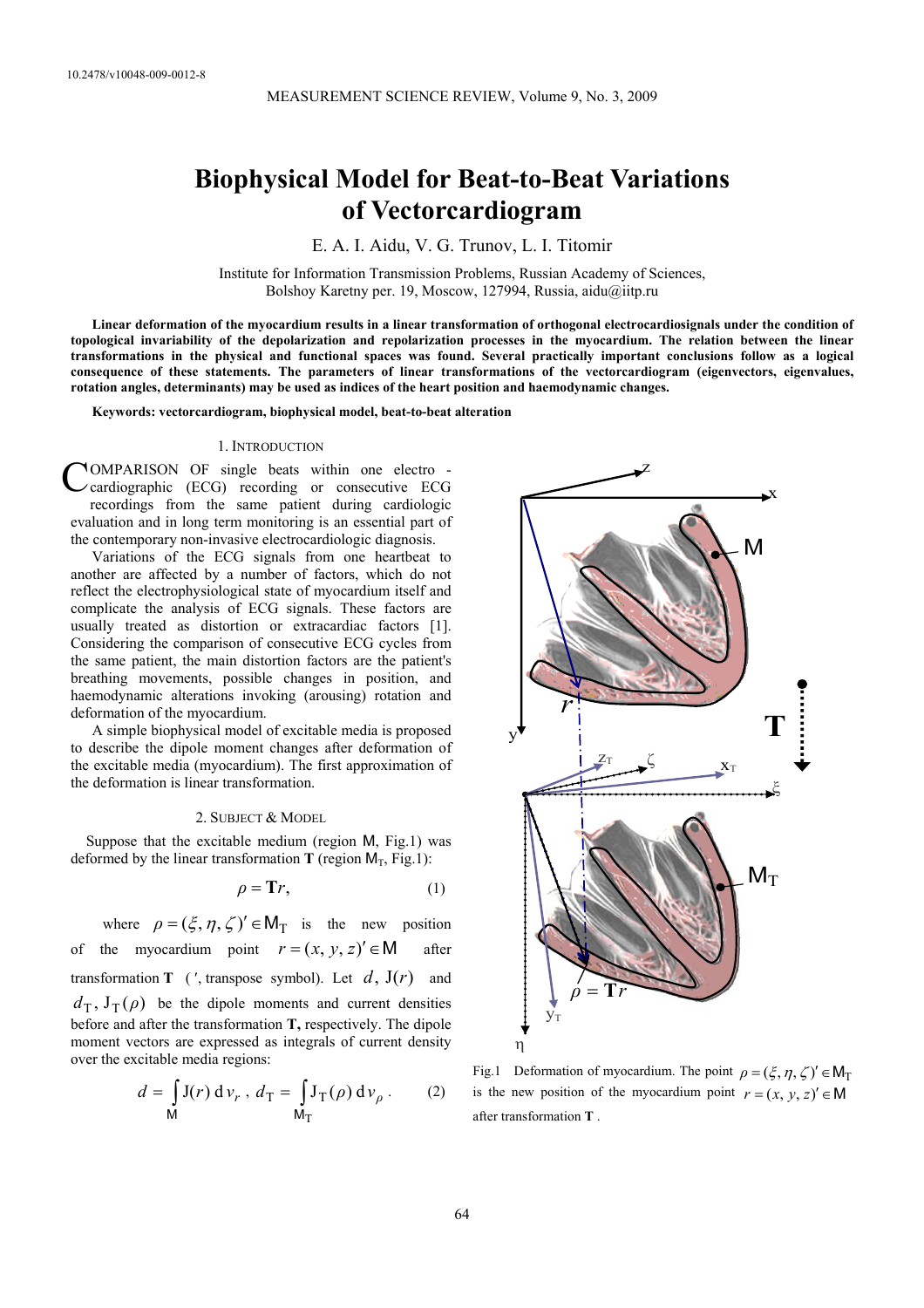For the bidomain model of the excitable medium the current density is determined by gradient of the transmembrane potential [2], then before and after transformation **T** the current densities are:

$$
J(r) = -\sigma_i \nabla_r U(r), \ J_T(\rho) = -\sigma_i \nabla_\rho U_T(\rho), \quad (3)
$$

where  $\sigma_i$  is the intracellular conductivity;  $U(r)$ ,  $U_T(\rho)$  are the transmembrane potentials before and after transformation **T**;  $\nabla_r = \left(\frac{\partial}{\partial x}, \frac{\partial}{\partial y}, \frac{\partial}{\partial z}\right), \quad \nabla_\rho = \left(\frac{\partial}{\partial \xi}, \frac{\partial}{\partial \eta}, \frac{\partial}{\partial \zeta}\right).$ 

Assume further that the state of myocardial cells does not change after transformation **T**, and transmembrane potential remains the same, so

$$
U_T(\rho) = U_T(\mathbf{T}r) = U(r).
$$
 (4)

The main aim of the present reasoning is to obtain the relation between dipole moments before and after the deformation of the excitable medium. Using  $(1) - (4)$ , taking into account that gradient of a function is a contravariant tensor of rank 1, after several simple manipulations and change of variables  $r = \mathbf{T}^{-1} \rho$ , the relation is obtained:

$$
d_{\mathbf{T}} = \int_{\mathbf{M}_{\mathbf{T}}} \mathbf{J}_{\mathbf{T}}(\rho) d\mathbf{v}_{\rho} = -\sigma_{\mathbf{i}} \int_{\mathbf{M}_{\mathbf{T}}} \nabla_{\rho} \mathbf{U}_{\mathbf{T}}(\rho) d\mathbf{v}_{\rho} =
$$
  
\n
$$
= -\sigma_{\mathbf{i}} \int_{\mathbf{M}} (\mathbf{T}')^{-1} \nabla_{r} \mathbf{U}(r) \frac{\partial \mathbf{v}_{\rho}}{\partial \mathbf{v}_{r}} d\mathbf{v}_{r} =
$$
  
\n
$$
= -\sigma_{\mathbf{i}} (\mathbf{T}')^{-1} |\mathbf{T}| \int_{\mathbf{M}} \nabla_{r} \mathbf{U}(r) d\mathbf{v}_{r} =
$$
  
\n
$$
= (\mathbf{T}')^{-1} |\mathbf{T}| d, \quad |\mathbf{T}| = \det(\mathbf{T}).
$$
\n(5)

#### 3. RESULTS & COROLLARIES

For the bidomain model a linear deformation **T** of the excitable media leads to the linear transformation **G** of the dipole moment under the condition of topological invariability of the activation propagation. The relation between these two linear transformations is:

$$
d_{\mathrm{T}} = \mathbf{G} d \,, \quad \mathbf{G} = (\mathbf{T}')^{-1} |\mathbf{T}|. \tag{6}
$$

Assume further that the vectorcardiogram (VCG) reflects the heart vector evolution during the depolarization process in the heart. Let  $\{f_0(t), f_1(t), \ldots, f_n(t)\}$  be a sequence of n QRS loops (Fig.2A), and  $\mathbf{G}_i$  be the linear transformation that maps  $f_0$  (reference loop) to approximate  $f_i$  with the minimum root mean square error *εi*:

$$
\mathbf{f}_i = \mathbf{G}_i \mathbf{f}_0 + \mathbf{e}_i, \ \varepsilon_i = ||\mathbf{e}_i||, \ i = 1, \dots, n. \tag{7}
$$



Fig.2 Approximation of the QRS loops by linear transformations of the reference loop (A), and normalization of the QRS loops to eliminate extracardiac factors (B).

The inverse transformations  $G_i^{-1}$  applied to the corresponding QRS loops give curves that are similar to the reference loop and lie quite near it (Fig.2B).

The transformations  $G_i$  of the reference QRS loop are represented by the rotations  $\mathbf{O}_i$  and dilatations  $\mathbf{S}_i$  **:**  $\mathbf{G}_i = \mathbf{O}_i \mathbf{S}_i$ . Any linear transformation in the Euclidean space may be obtained by sequential executing rotation and dilatation (in any sequence). This provides a separate analysis of these two kinds of transformations. The rotation of the reference QRS loop is characterized by the eigenvector of this transformation and the angle of turn around this vector.

The dilatation of the reference QRS loop is characterized by the coefficients of dilatation along three orthogonal directions, or, in other words, by the eigenvalues  $({\sigma}_{i_1}, {\sigma}_{i_2}, {\sigma}_{i_3})$  and three orthogonal eigenvectors of this transformation. The product of these three eigenvalues is equal to the factor of the volume expansion for any threedimensional body after the transformation.

Looking back to the corresponding myocardium transformations  $\mathbf{T}_i$  through (6), it is possible to calculate the eigenvalues  $(\lambda_{i1}, \lambda_{i2}, \lambda_{i3})$  and eigenvectors that characterize the myocardium expansion (or contraction) for the *i*-th beat against reference beat. The product of eigenvalues  $\lambda_i = |\mathbf{T}_i| = \lambda_{i1} \lambda_{i2} \lambda_{i3}$  may be treated as the end-diastolic heart volume dilatation (or contraction) relative to the reference beat.

The simple relations between the eigenvalues of linear transformations in the physical and functional spaces are obtained using (6):